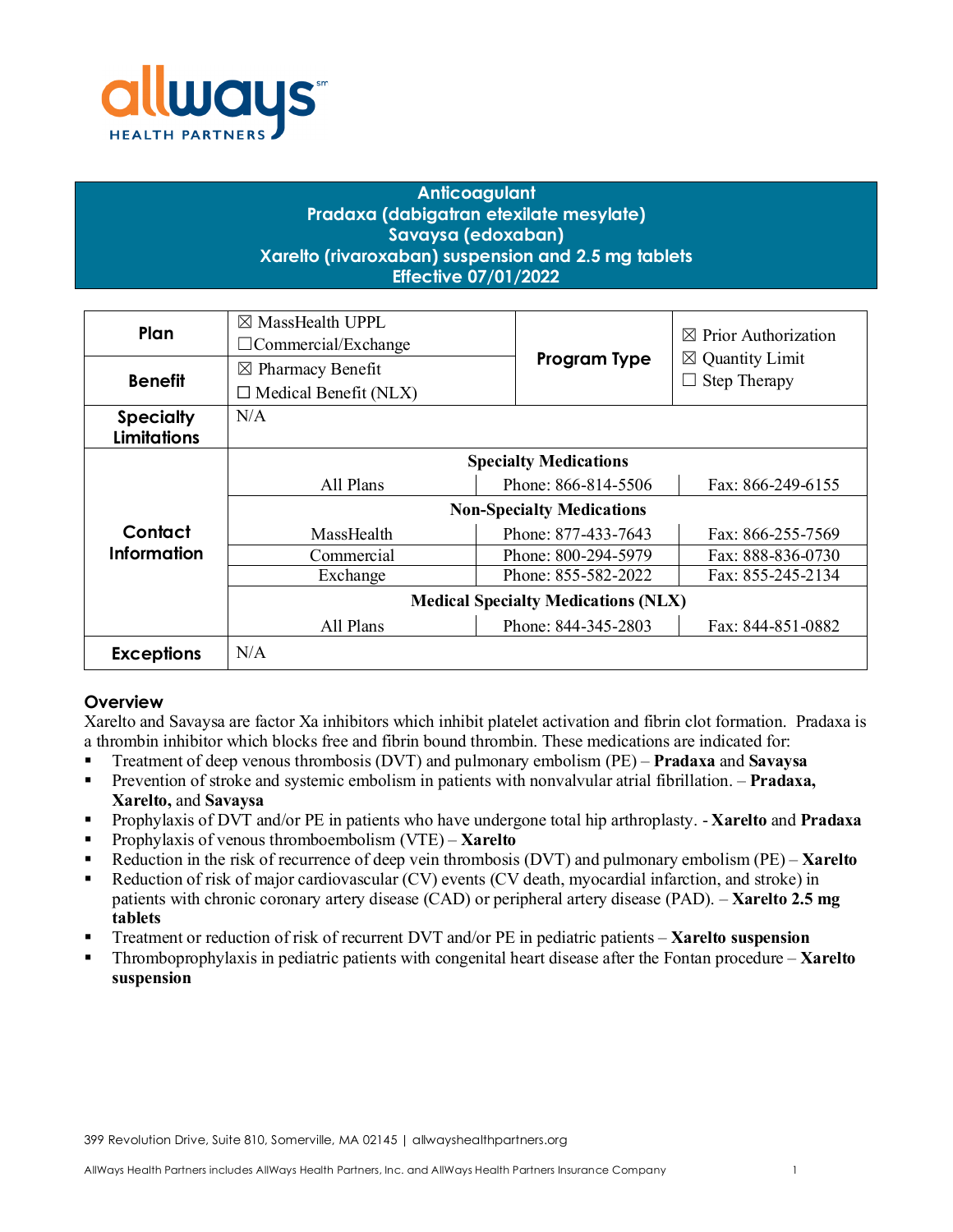

| No PA                                                                 | <b>PA</b> required                                           |  |  |
|-----------------------------------------------------------------------|--------------------------------------------------------------|--|--|
| Direct Thrombin Inhibitors (DTIs)                                     |                                                              |  |  |
| Pradaxa <sup>®</sup> (dabigatran etexilate mesylate)                  |                                                              |  |  |
| Factor Xa Inhibitor                                                   |                                                              |  |  |
| Arixtra <sup>®</sup> # (fondaparinux)                                 | Savaysa® (edoxaban)                                          |  |  |
| Eliquis <sup>®</sup> (apixaban)                                       |                                                              |  |  |
| Xarelto <sup>®</sup> (rivaroxaban 10 mg, 15 mg, 20 mg tablet, starter | Xarelto <sup>®</sup> (rivaroxaban suspension, 2.5 mg tablet) |  |  |
| pack)                                                                 |                                                              |  |  |
| Low Molecular Weight Heparins (LMWHs)                                 |                                                              |  |  |
| Fragmin <sup>®</sup> (dalteparin)                                     |                                                              |  |  |
| Lovenox <sup>®</sup> # (enoxaparin)                                   |                                                              |  |  |
| Vitamin K Antagonists (VKAs)                                          |                                                              |  |  |
| Warfarin                                                              |                                                              |  |  |

# This is a brand-name drug with FDA "A"-rated generic equivalents. PA is required for the brand, unless a particular form of that drug (for example, tablet, capsule or liquid) does not have an FDA "A"-rated generic equivalent.

# **Coverage Guidelines**

Authorization may be granted for members new to AllWays Health Partners who are currently receiving treatment with the requested medication, for up to 6 months, excluding when the product is obtained as samples or via manufacturer's patient assistance programs.

# **OR**

Authorization may be granted for members when all the following criteria are met, and documentation is provided for the following drug and/or diagnosis specific criteria:

#### **Savaysa® (edoxaban)**

- 1. Member has a diagnosis of ONE of the following diagnosis:
	- a. Nonvalvular atrial fibrillation
	- b. Deep vein thrombosis (DVT) and/or pulmonary embolism (PE)
- 2. Appropriate dosing
- 3. Provider attestation to member having inadequate response, adverse drug reaction or contraindication to ALL of the following
	- a. Eliquis® (apixaban)
	- b. Pradaxa® (dabigatran etexilate mesylate)
	- c. Xarelto® (rivaroxaban)

# **Xarelto® (rivaroxaban) 2.5mg tablet**

Prescriber provides documentation of **ALL** the following:

- 1. Member is using Xarelto 2.5mg for the reduction of risk of major CV events in chronic CAD/PAD
- 2. Member is also receiving concomitant aspirin therapy
- 3. Quantity limit of 2 tablets/day

# **Xarelto® (rivaroxaban suspension)**

Prescriber provides documentation of **ALL** of the following:

399 Revolution Drive, Suite 810, Somerville, MA 02145 | allwayshealthpartners.org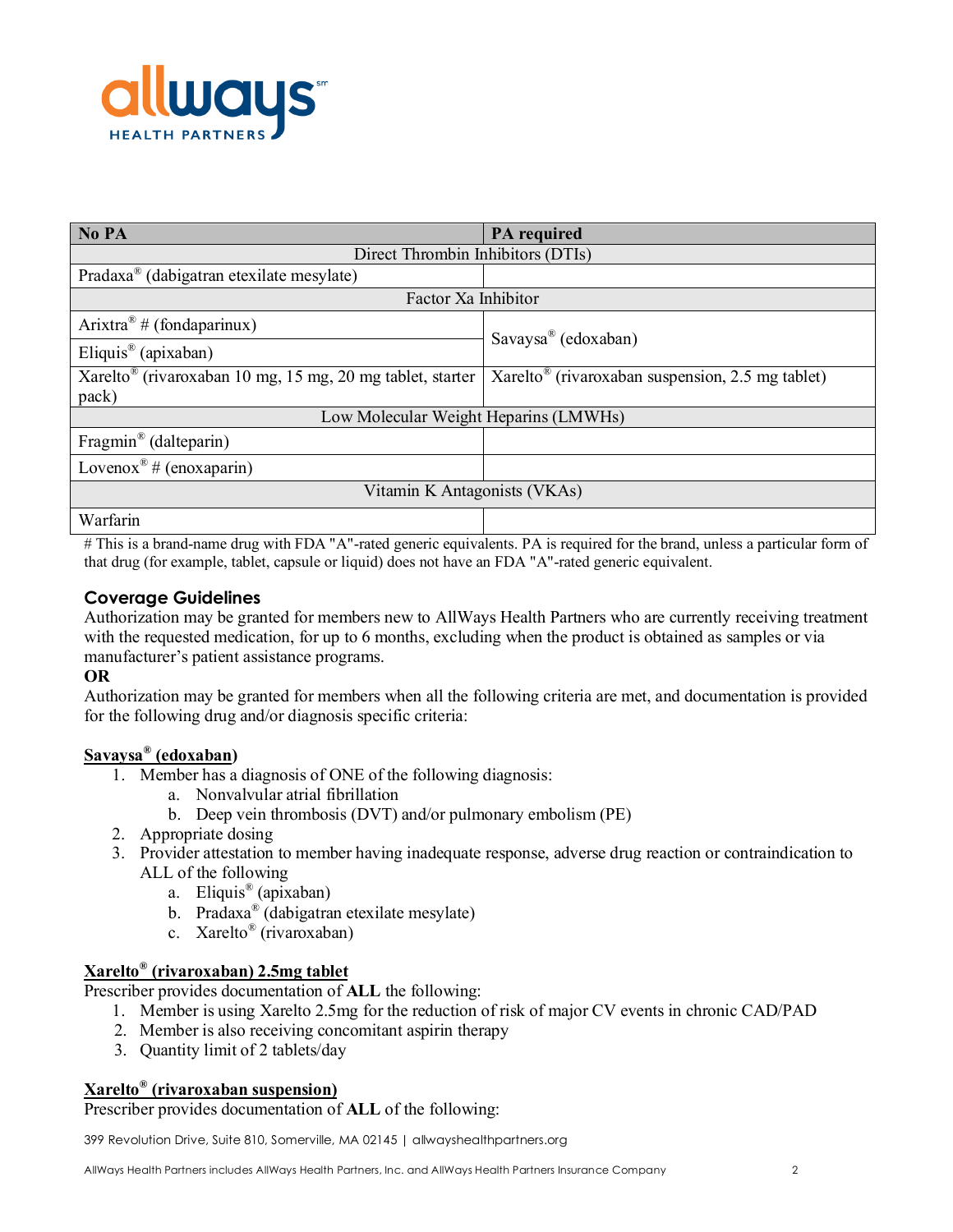

- 1. Member is using Xarelto suspension for the treatment or reduction of risk of recurrent DVT and/or PE
- 2. Member is < 18 years of age
- 3. Member has received or will receive  $\geq$  5 days of injectable or intravenous anticoagulation prior to starting Xarelto
- 4. If member is  $\geq 12$  years and < 18 years of age, **ONE** of the following:
	- a. Inadequate response, adverse reaction, or contraindication to Pradaxa capsules
	- b. Medical necessity for use of Xarelto suspension formulation as noted by **ONE** of the following:
		- i. Member utilizes tube feeding (G-tube/J-tube)
		- ii. Member has a swallowing disorder or condition affecting ability to swallow tablets
- 5. If current weight is  $\geq 30$  kg, medical necessity for use of Xarelto suspension instead of Xarelto 10 mg, 15 mg, and 20 mg tablets as noted by **ONE** of the following:
	- a. Member utilizes tube feeding (G-tube/J-tube)
	- b. Member has a swallowing disorder or condition affecting ability to swallow tablets
- 6. Appropriate dosing (weight required)

### **Continuation of Therapy**

**Savaysa, Xarelto 2.5 mg tablet:** Reauthorization requires physician attestation of continuation of therapy.

### **Xarelto suspension:** Reauthorization requires physician attestation of continuation of therapy AND the following:

*Treatment or reduction of risk of recurrent DVT and/or PE in pediatric patients:*

- 1. Updated member weight
- 2. Appropriate dosing
- 3. If current weight is  $\geq$  30 kg or if member is  $\geq$  18 years of age, continued medical necessity for use of Xarelto suspension instead of Xarelto 10 mg, 15 mg, 20 mg tablets as noted by **ONE** of the following:
	- a. Member utilizes tube feeding (G-tube/J-tube)
	- b. Member has a swallowing disorder or condition affecting ability to swallow tablets

*Thromboprophylaxis in pediatric patients with congenital heart disease after the Fontan procedure:*

- 1. Updated member weight
- 2. Appropriate dosing
- 3. If current weight is  $\geq 50$  kg or if member is  $\geq 18$  years of age, continued medical necessity for use of Xarelto suspension instead of Xarelto 10 mg tablet as noted by **ONE** of the following:
	- a. Member utilizes tube feeding (G-tube/J-tube)
	- b. Member has a swallowing disorder or condition affecting ability to swallow tablets

#### **Limitations**

- 1. Initial approvals:
	- a. Savaysa: up to 6 months
	- b. Xarelto 2.5mg for reduction of risk of major CV events in chronic CAD/PAD: up to 6 months
	- c. Xarelto suspension for the treatment or reduction of risk of recurrent DVT and/or PE in pediatric patients: up to 6 months
	- d. Xarelto suspension for thromboprophylaxis in pediatric patients with congenital heart disease after the Fontan procedure: up to 12 months
- 2. Reauthorizations will be for 12 months
	- a. Savaysa: up to 12 months
	- b. Xarelto 2.5mg for reduction of risk of major CV events in chronic CAD/PAD: up to 12 months

399 Revolution Drive, Suite 810, Somerville, MA 02145 | allwayshealthpartners.org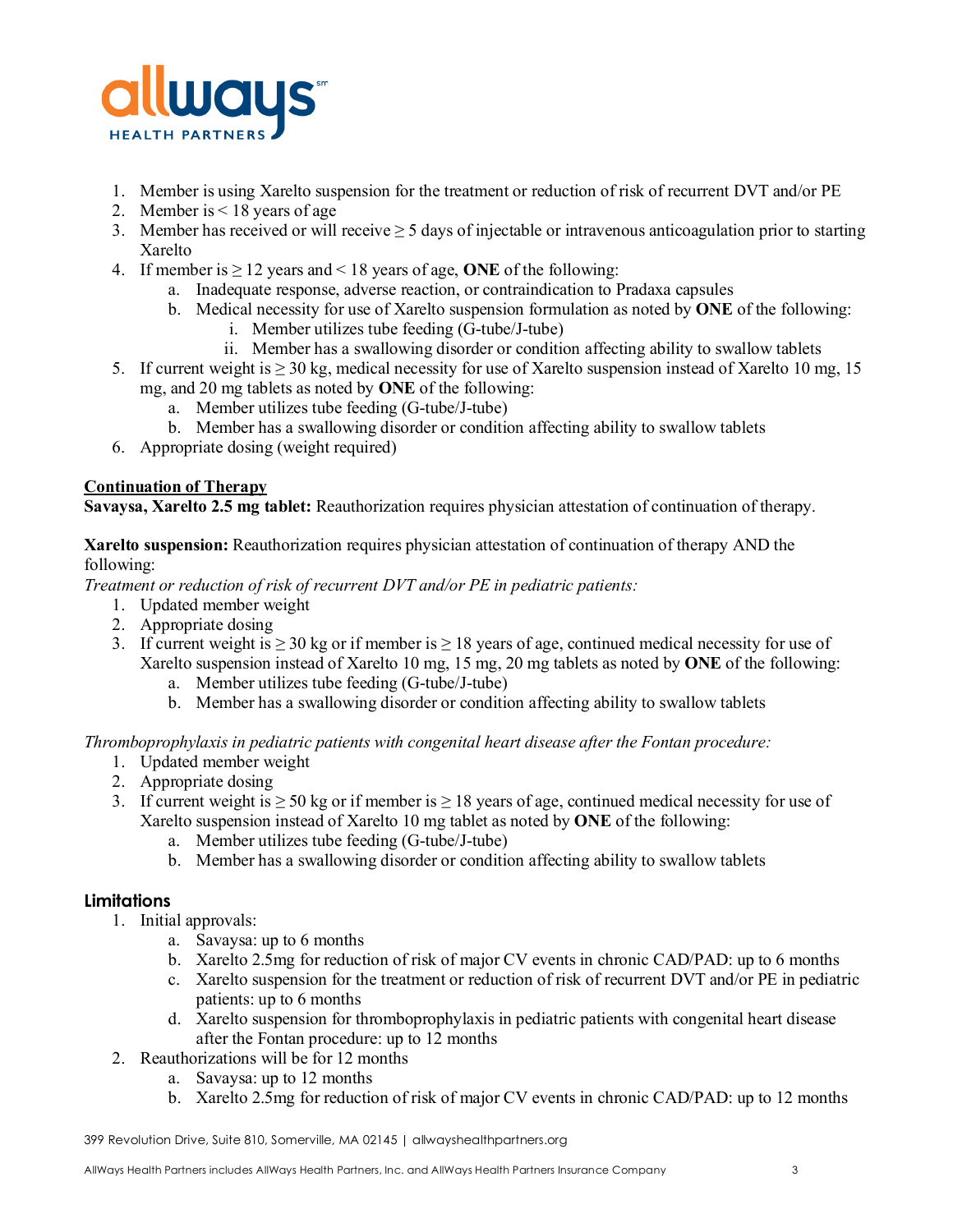

- c. Xarelto suspension for the treatment or reduction of risk of recurrent DVT and/or PE in pediatric patients: up to 12 months
- d. Xarelto suspension for thromboprophylaxis in pediatric patients with congenital heart disease after the Fontan procedure: up to 12 months
- 3. The following quantity limits apply:

| 60 tablets per 30 days |
|------------------------|
|                        |

4. Availability and Dosage:

| <b>Dosing</b>                                                                |
|------------------------------------------------------------------------------|
| Nonvalvular atrial fibrillation:                                             |
| For CrCl 51 to 95 mL/min: 60 mg once daily                                   |
| For CrCl 15 to 50 mL/min: 30 mg once daily                                   |
| For $CrCl > 95$ mL/min: do not use                                           |
|                                                                              |
| <b>Treatment of DVT and PE</b>                                               |
| For CrCl 51 to 95 mL/min:                                                    |
| 60 mg once daily following 5 to 10 days of initial therapy with a            |
| parenteral anticoagulant                                                     |
|                                                                              |
| For CrCl 15 to 50 mL/min, patients weighing $\leq 60$ kg or                  |
| individuals taking concomitant P-glycoprotein inhibitors (e.g.,              |
| verapamil and quinidine or the short-term concomitant                        |
| administration of azithromycin, clarithromycin, erythromycin,                |
| oral itraconazole or oral ketoconazole):                                     |
| 30 mg once daily following 5 to 10 days of initial therapy with a            |
| parenteral anticoagulant                                                     |
| Prophylaxis of DVT, which may lead to PE in patients                         |
| undergoing hip replacement surgery:                                          |
| 10 mg once daily with or without food beginning at least 6 to 10             |
| hours after surgery for a total duration of 35 days                          |
|                                                                              |
| Reduce the risk of stroke and systemic embolism in patients with             |
| nonvalvular atrial fibrillation:                                             |
| For patients with CrCl >50 mL/min: 20 mg once daily with the                 |
| evening meal; for patients with CrCl 15 to 50 mL/min: 15 mg                  |
| once daily with the evening meal                                             |
|                                                                              |
| Reduction in the risk of recurrence of DVT/PE:<br>10 mg once daily with food |
|                                                                              |
| Reduction of risk of major CV events in chronic CAD/PAD:                     |
| 2.5 mg BID plus ASA once daily (75 mg-100 mg)                                |
|                                                                              |
| Treatment of DVT/PE:                                                         |
| 15 mg twice daily with food, for first 21 days. After 21 days,               |
| transition to 20 mg once daily with food, for remaining treatment            |
|                                                                              |

Abbreviations: CAD=coronary artery disease, CrCl=creatinine clearance, CV=cardiovascular, DVT=deep vein thrombosis, PAD=peripheral artery disease, PE=pulmonary embolism

399 Revolution Drive, Suite 810, Somerville, MA 02145 | allwayshealthpartners.org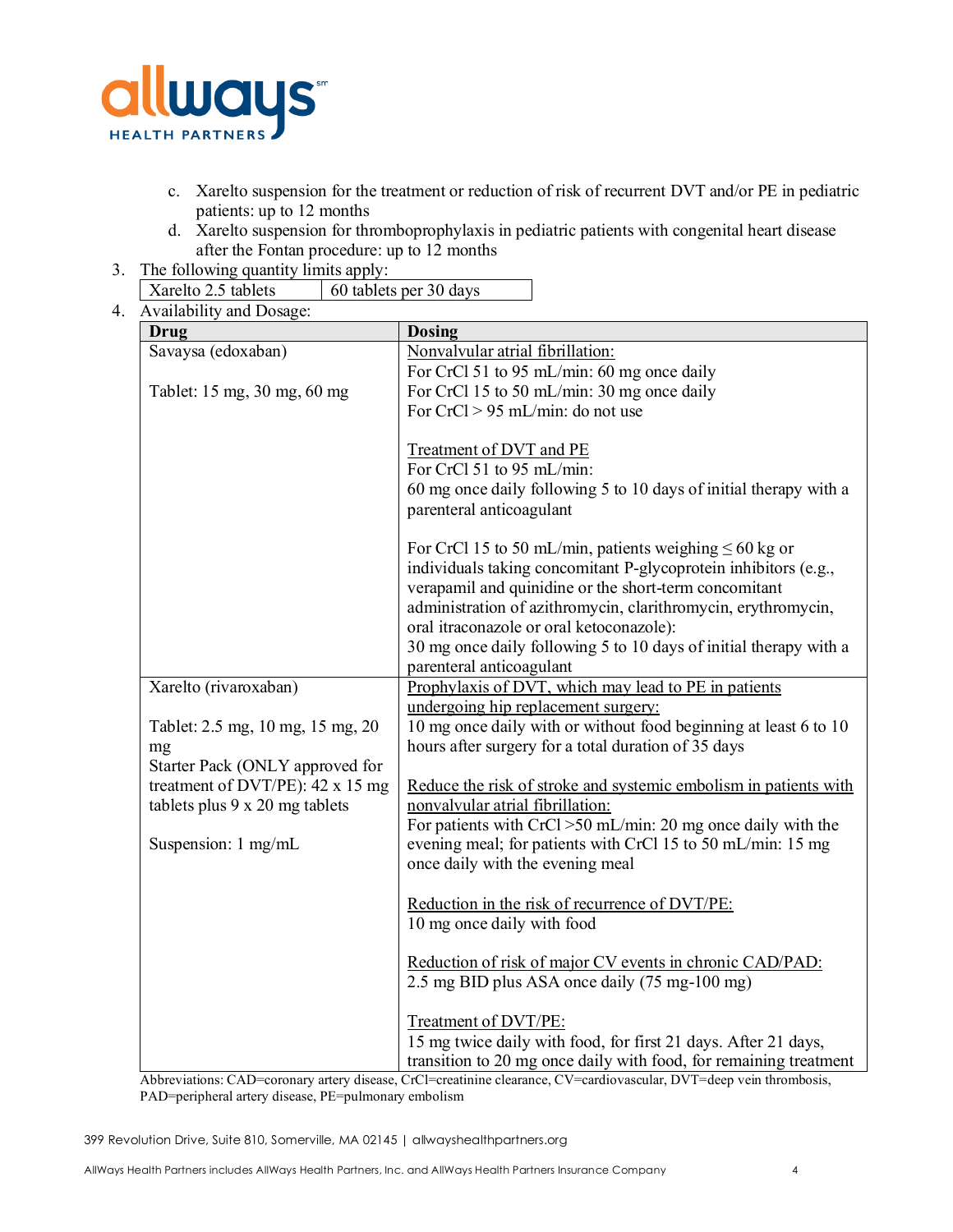

### **Appendix**

| Xarelto (rivaroxaban): Pediatric Dosing                |                                    |                   |                    |                    |                    |
|--------------------------------------------------------|------------------------------------|-------------------|--------------------|--------------------|--------------------|
| Treatment of and reduction in risk of recurrent DVT/PE |                                    |                   |                    |                    |                    |
| <b>Dosage Form</b>                                     | <b>Body Weight</b>                 | <b>Dosage</b>     |                    |                    | <b>Total Daily</b> |
|                                                        |                                    | <b>Once a Day</b> | <b>Twice Daily</b> | <b>Three Times</b> | <b>Dose</b>        |
|                                                        |                                    |                   |                    | <b>Daily</b>       |                    |
| Oral Suspension<br>Only $(1 \text{ mg/mL})$            | 2.6 kg to $2.9$ kg                 |                   |                    | $0.8$ mg           | $2.4 \text{ mg}$   |
|                                                        | $3 \text{ kg}$ to $3.9 \text{ kg}$ |                   |                    | $0.9 \text{ mg}$   | $2.7 \text{ mg}$   |
|                                                        | 4 kg to 4.9 kg                     |                   |                    | $1.4 \text{ mg}$   | $4.2 \text{ mg}$   |
|                                                        | 5 kg to 6.9 kg                     |                   |                    | $1.6 \text{ mg}$   | $4.8 \text{ mg}$   |
|                                                        | 7 kg to 7.9 kg                     |                   |                    | $1.8 \text{ mg}$   | 5.4 mg             |
|                                                        | 8 kg to 8.9 kg                     |                   |                    | $2.4 \text{ mg}$   | $7.2 \text{ mg}$   |
|                                                        | 9 kg to 9.9 kg                     |                   |                    | $2.8 \text{ mg}$   | 8.4 mg             |
|                                                        | 10 kg to 11.9 kg                   |                   |                    | $3 \text{ mg}$     | $9 \text{ mg}$     |
|                                                        | 12 kg to 29.9 kg                   |                   | $5 \text{ mg}$     |                    | $10 \text{ mg}$    |
| Oral Suspension                                        | 30 kg to 49.9 kg                   | $15 \text{ mg}$   |                    |                    | $15 \text{ mg}$    |
| or Tablets                                             | $\geq 50$ kg                       | $20 \text{ mg}$   |                    |                    | $20 \text{ mg}$    |

### **Thromboprophylaxis after Fontan procedure**

| <b>Dosage Form</b>       | <b>Body Weight</b> | <b>Dosage</b>     |                    | <b>Total Daily Dose</b> |
|--------------------------|--------------------|-------------------|--------------------|-------------------------|
|                          |                    | <b>Once a Day</b> | <b>Twice Daily</b> |                         |
| Oral Suspension          | 7 kg to 7.9 kg     |                   | $1.1 \text{ mg}$   | $2.2 \text{ mg}$        |
| Only $(1 \text{ mg/mL})$ | 8 kg to 9.9 kg     |                   | $1.6 \text{ mg}$   | $3.2 \text{ mg}$        |
|                          | 10 kg to 11.9 kg   |                   | $1.7 \text{ mg}$   | $3.4 \text{ mg}$        |
|                          | 12 kg to 19.9 kg   |                   | $2 \text{ mg}$     | $4 \text{ mg}$          |
|                          | 20 kg to 29.9 kg   |                   | $2.5 \text{ mg}$   | $5 \text{ mg}$          |
|                          | 30 kg to 49.9 kg   | $7.5 \text{ mg}$  |                    | $7.5 \text{ mg}$        |
| Oral Suspension or       | $\geq 50$ kg       | $10 \text{ mg}$   |                    | $10 \text{ mg}$         |
| Tablets                  |                    |                   |                    |                         |

### **Bleeding risk factors**

Bleeding risk factors can include prescriber noting any of the following: history of bleeding on warfarin; hypertension (systolic BP >160 mm Hg); abnormal liver function; drug or alcohol abuse; elevated INRs that require reversal of anticoagulation by vitamin K administration or by withholding warfarin doses*.*

#### **Major drug-drug interactions**

Major drug-drug interactions should be considered for concurrent chronic medications that are listed on the severity scale from Micromedex as contraindicated or major (i.e. amiodarone, simvastatin, tamoxifen, sertraline, etc.).

### **References**

1. Pradaxa® Capsules [package insert]. Ridgefield (CT): Boehringer Ingelheim Pharmaceuticals, Inc.; 2021 Jun.

2. Angiomax® [package insert]. Bedford (OH): BenVenue Laboratories; 2019 Jun.